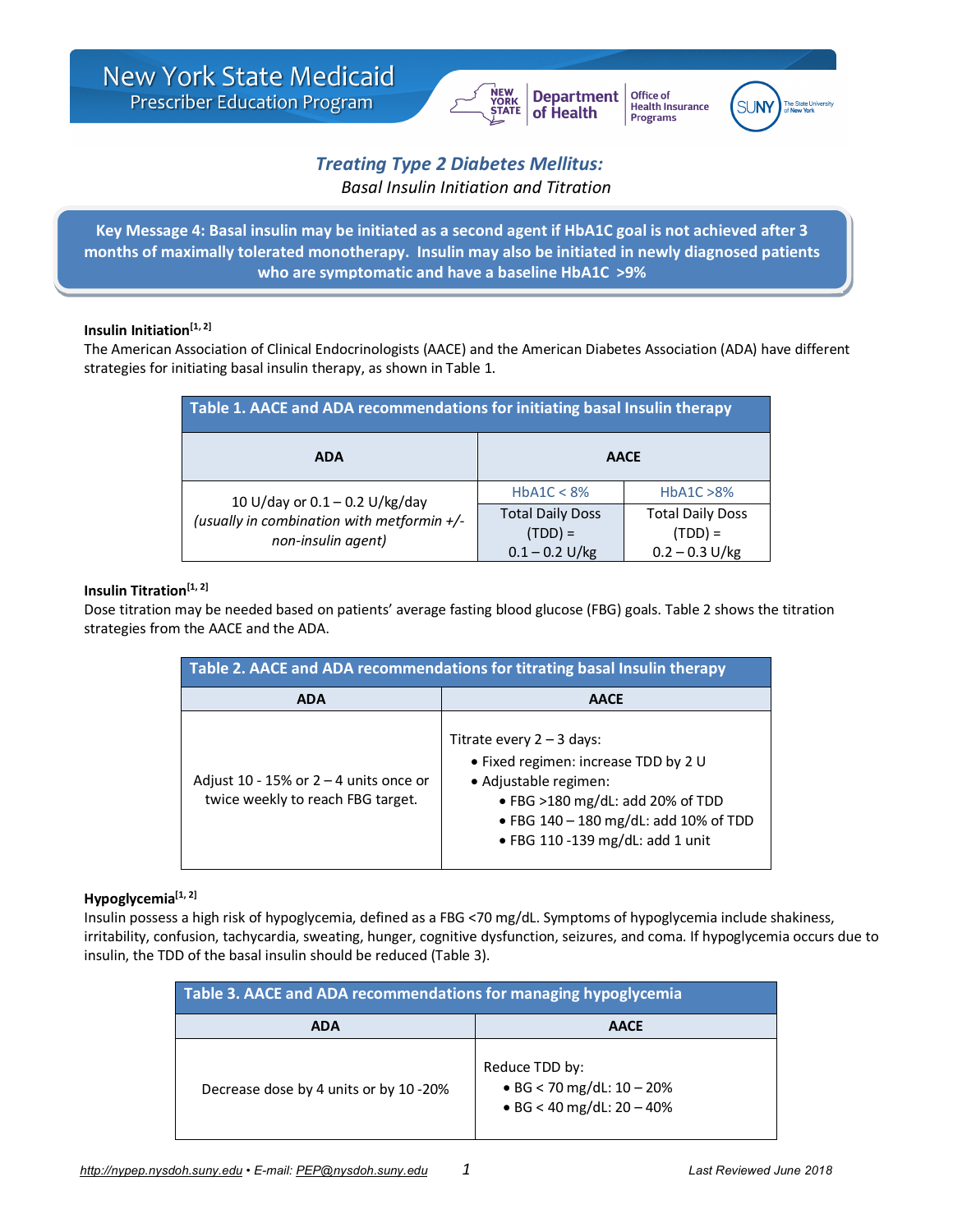# **Pharmacodynamics of Basal Insulin**

|                  | Insulin glargine (Basaglar,<br>Lantus, Toujeo) <sup>[3-5]</sup> | Insulin detemir (Levemir) <sup>[6]</sup> | <b>Insulin degludec</b><br>$(Tresiba)^{[7]}$ |
|------------------|-----------------------------------------------------------------|------------------------------------------|----------------------------------------------|
| Onset (hours)    | 3 to 6                                                          | $3$ to 4                                 |                                              |
| Peak (hours)     | No pronounced peak                                              | $3$ to 9                                 | 12                                           |
| Duration (hours) | $^{\sim}$ 11 to > 24                                            | 6 to 24 hours (dose                      | >24                                          |
|                  |                                                                 | dependent)                               |                                              |

| <b>Insulins</b><br>Mechanism of Action: Regulates glucose metabolism by stimulating peripheral glucose uptake, especially by skeletal muscle and fat, and by inhibiting hepatic<br>glucose production |                                                                                                                |                                     |                                                                                                                                                                                                                                                                                                                                 |  |
|-------------------------------------------------------------------------------------------------------------------------------------------------------------------------------------------------------|----------------------------------------------------------------------------------------------------------------|-------------------------------------|---------------------------------------------------------------------------------------------------------------------------------------------------------------------------------------------------------------------------------------------------------------------------------------------------------------------------------|--|
|                                                                                                                                                                                                       |                                                                                                                |                                     | <b>Basal Insulin (Long-acting)</b>                                                                                                                                                                                                                                                                                              |  |
| Drug                                                                                                                                                                                                  | <b>Dosing</b>                                                                                                  | % of HbA1C<br>Lowering<br>potential | Side effects /Notes                                                                                                                                                                                                                                                                                                             |  |
| Insulin degludec <sup>[7]</sup><br>(Tresiba)<br><b>Insulin Detemir</b><br>(Levemir)[6]<br><b>Insulin Glargine</b><br>(Basaglar, Lantus,<br>Toujeo) $[3-5]$                                            | Administer<br>subcutaneously once<br>daily at any time<br>Levemir permits once or<br>divided doses twice daily | >1.5%                               | <b>SIDE EFFECTS</b><br>hypoglycemia, allergic reactions, injection site reactions, lipodystrophy, pruritus, rash,<br>edema and weight gain<br><b>ADVANTAGES</b><br>once daily dosing                                                                                                                                            |  |
|                                                                                                                                                                                                       | <b>Bolus Insulin (Rapid-acting)</b>                                                                            |                                     |                                                                                                                                                                                                                                                                                                                                 |  |
| <b>Insulin Lispro</b><br>$(Humalog)^{[8]}$<br><b>Insulin Aspart</b><br>(Novolog) <sup>[9]</sup>                                                                                                       | Administer<br>subcutaneously 15<br>minutes before meals or<br>immediately after meals                          | >1.5%                               | <b>SIDE EFFECTS</b><br>hypoglycemia, allergic reactions, injection site reactions, lipodystrophy, pruritus, rash,<br>edema and weight gain                                                                                                                                                                                      |  |
| Oral insulin<br>inhlation powder<br>(Afreeza)[10]                                                                                                                                                     | Inhale by mouth at the<br>beginning of meals                                                                   |                                     | <b>BLACK BOX WARNING</b><br>Risk of acute bronchospasm in patients with chronic lung disease. Use if contraindicated in<br>patient with chronic lung disease such as asthma or COPD<br><b>SIDE EFFECTS</b><br>Hypoglycemia, acute bronchospasm, cough, sore throat or irritation<br><b>ADVANTAGE</b><br>oral administer insulin |  |
| <b>Short-acting Insulins</b>                                                                                                                                                                          |                                                                                                                |                                     |                                                                                                                                                                                                                                                                                                                                 |  |
| <b>Regular Insulin</b><br>(Humulin R,<br>Novolin $R$ ) <sup>[11,12]</sup>                                                                                                                             | Administer<br>subcutaneously 30<br>minutes before meals                                                        |                                     | <b>SIDE EFFECTS</b><br>hypoglycemia, allergic reactions, injection site reactions, lipodystrophy, pruritus, rash,<br>edema and weight gain                                                                                                                                                                                      |  |
| Concentrated<br>regular Insulin<br>(Humulin R U-500,<br>Humulin R U-500<br>Kwikpen)[13]                                                                                                               | Administer<br>subcutaneously 30<br>minutes before meals                                                        | >1.5%                               | <b>NOTES</b><br>Regular Insulins are available as combination with intermediate - acting insulins<br>Concentrated regular insulin - 5 times as concentrated as regular insulin U-100.<br>Recommended when patient requires > 200 units/day of insulin                                                                           |  |
| <b>Intermediate-Acting Insulins</b>                                                                                                                                                                   |                                                                                                                |                                     |                                                                                                                                                                                                                                                                                                                                 |  |
| <b>NPH Insulin</b><br>(Humulin N,<br>Novolin $N$ <sup>[14, 15]</sup>                                                                                                                                  | Administer<br>subcutaneously once or<br>twice daily                                                            | >1.5%                               | <b>SIDE EFFECTS</b><br>hypoglycemia, allergic reactions, injection site reactions, lipodystrophy, pruritus, rash,<br>edema and weight gain<br><b>NOTES</b><br>NPH insulin are cloudy, can be mix with rapid or short-acting insulins                                                                                            |  |